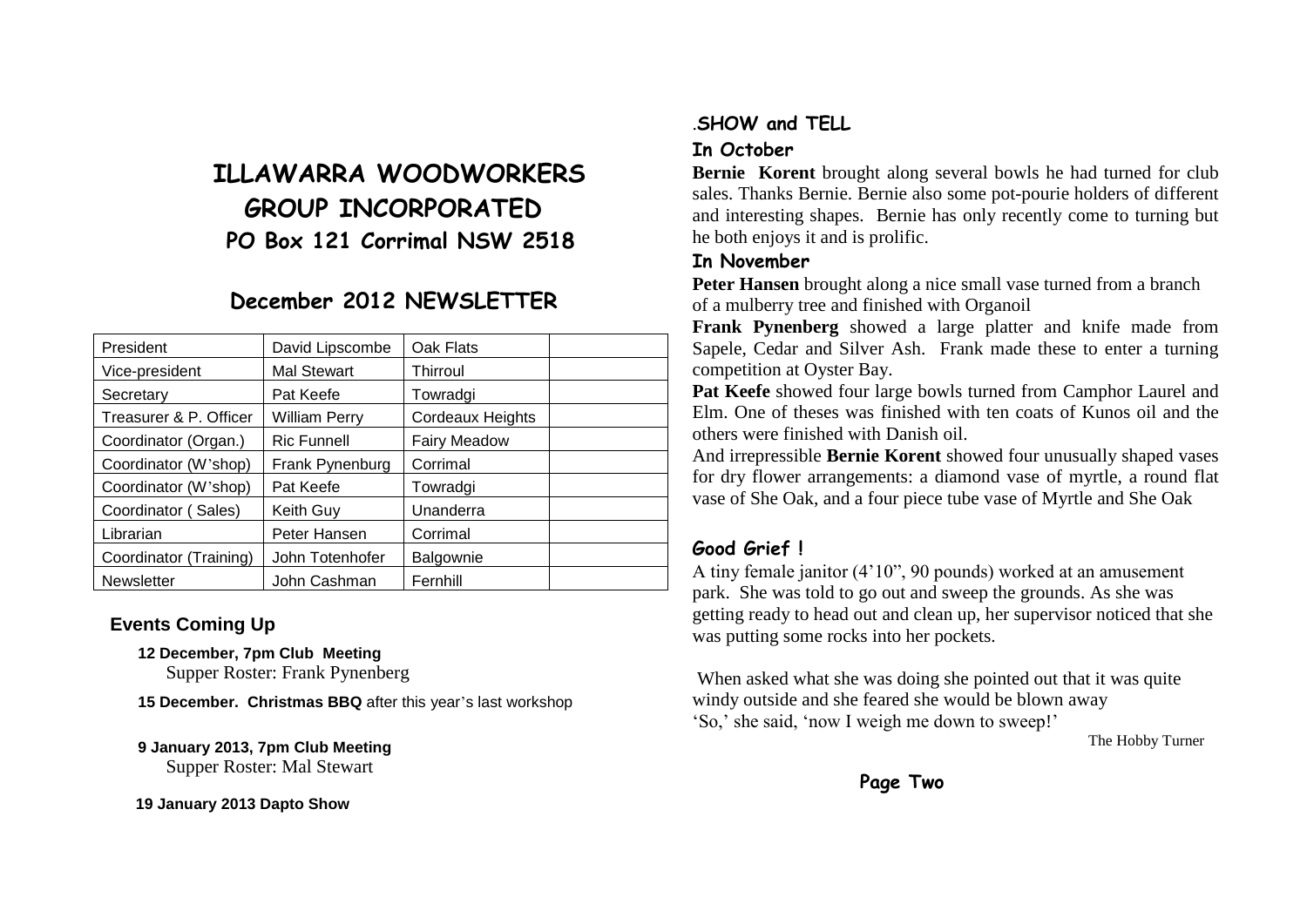## **Timber !**

[www.hobithouseinc.com/personal/woodpics](http://www.hobithouseinc.com/personal/woodpics) is a great site with a comprehensive data base of timbers from around the world. Just click on each timber and get a variety of pictures and information about that timber. The site is American but includes a lot of Australian native timbers. Bendigo Woodworkers Inc

### **Pat Keefe's Interesting Internet Sites**

As well as the club's own Site [www.illawarrawoodworkersinc.com.au](http://www.illawarrawoodworkersinc.com.au/) Pat has found the following sites interesting and useful

#### http://www.heritagebuilding.com.au/

https://www.gasweld.com.au

http://www.cws.au.com

http://www.garypye.com

http://www.gregmach.com/index.html

http://www.carterproducts.com

http://www.shortcuts.ca

http://www.woodworkersinstitute.com/page.asp

http://www.woodturnerruss.com/Index.html

http://www.wood-eze.com.au/index.html

[http://www.thesandpaperman.com.au](http://www.thesandpaperman.com.au/)

**Page Three**



### **Bernie and Patricia Korent**

When I arrived at Bernie's home, his garage/shed was open. His modest Woodcraft lathe, a bandsaw and various tools were on one side of the shed. On the other side were lots of shelves of vases, bowls and various turned objects. Bernie has only been turning for a year, but when he goes into an activity, he goes into it full on!

Bernie's family emigrated from Germany and initially settled in Benalla, in Victoria, with hundreds of other emigrants. He was 14 and knew only had a couple of words of English. He and his mother both got jobs in a factory making and assembling chains: bicycle chains, etc. Bernie was on the 3.30 to 11.30pm shift. He says, 'Until then I had hardly been up later than 8.30 at night.' Numerous other jobs followed: cleaning, 4 years as a cook, maintenance, and all the while, improving his English. He also became very involved in Karate**. Page Four**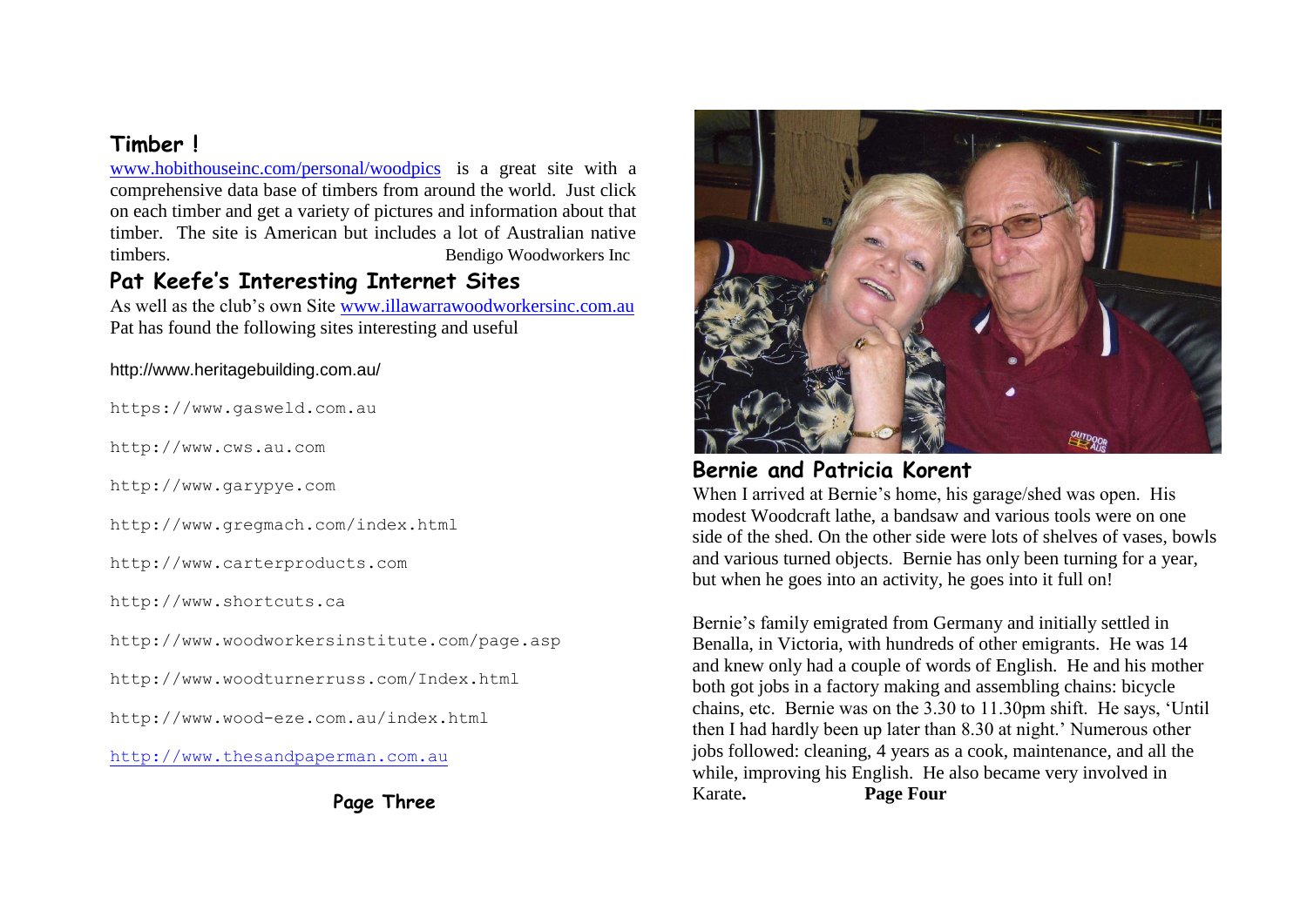He later moved to Wollongong, where he worked at the steelworks, before taking a job at the Fairy Meadow Migrant Centre. It was here that he met and married Patricia, who was a migrant from England. Other jobs followed, including a stint as a specialist cleaner of hospital operating theatres.

His last job before retiring was with Seawind Catamarans. They made luxury catamarans. At their height they employed a hundred workers and had a 2 year waiting list. But competition from South Africa (with cheap labour) and the high Australian dollar wrecked Seawind. When Bernie retired he was Detailing Manager, but Seawind was down to a dozen workers, and has ideas of moving to Viet Nam!

Meanwhile Bernie had continued his interest in martial arts, and climbed to the top level of Tae Kwon Do. He won his a black belt, became an instructor, and was well regarded in the Tae Kwon Do community. There were some side issues from this. These included his building and furnishing an outside pavilion in their garden for meditation, equipping and decorating parts of the garden in an oriental style, and cooking and enjoying Asian food. Patricia is also a keen gardener, propagating and growing their own vegetables, as well as keeping chooks

Near his retirement from Seawind, Bernie bought a lathe and some chisels and set to work to learn to turn, joining our club about the same time. His output is prolific. As well as the walls of his shed, their house is full of his turnings. Patricia jokes, 'He will be moving his bed into his workshop soon!'

Peter Hansen and Keith Guy and other club members have advised Bernie about turning, and he is keen to learn more. Recently Peter **Page Five**

took him to 'The Cubby House' at Oyster Bay on one of their open days. Bernie was gob-smacked by the crowd, the organization, the interest, and the eight lathes being used for demonstrations of various turning techniques. He joined up on the spot.

While Bernie copies some traditional shapes in turning, he also wants to develop his own style. He has certainly shown this in some of the interesting pieces he has brought along for the club's Show and Tell. He often combines shapes and different timbers together in unusual ways. Is this a continuing influence of the German Bauhaus architectural school ? That's speculation, but speculation aside, Bernie wants to become the best he can be in the art and grace of turning.

### **Waist not Want Not**

The Committee has decided to roster only one member for Supper at each Club Meeting. This has been done because of somewhat smaller attendances at club meetings, and in thoughtful consideration of the waists of those who do attend !

### **Bits and Pieces – Time Gentlemen, please !**

Rick Funnell picked up slim blue clock at St Vinnies for the princely outlay of \$2. Rick kept it in his garage for a year (to make sure that it worked), and recently gave it to the club, where it's battery promptly gave up the ghost! Thanks Rick! But let's hope that this clock is not trying to tell us something !!

### **Brian Study** re The Hobby Turner

Can you read this? Only 55 pleope out of 100 can. I cdnoult blveiee that I cloud aulacity uesdnatnrd what I was rdanieg: the geart pweor of the hamun mind. The bairn deos not raed every ltteer by istlef, but the wrod as a whloe. Yaeh and I awlyas tghohut spielilng was ipmorantt ! **Page Six**